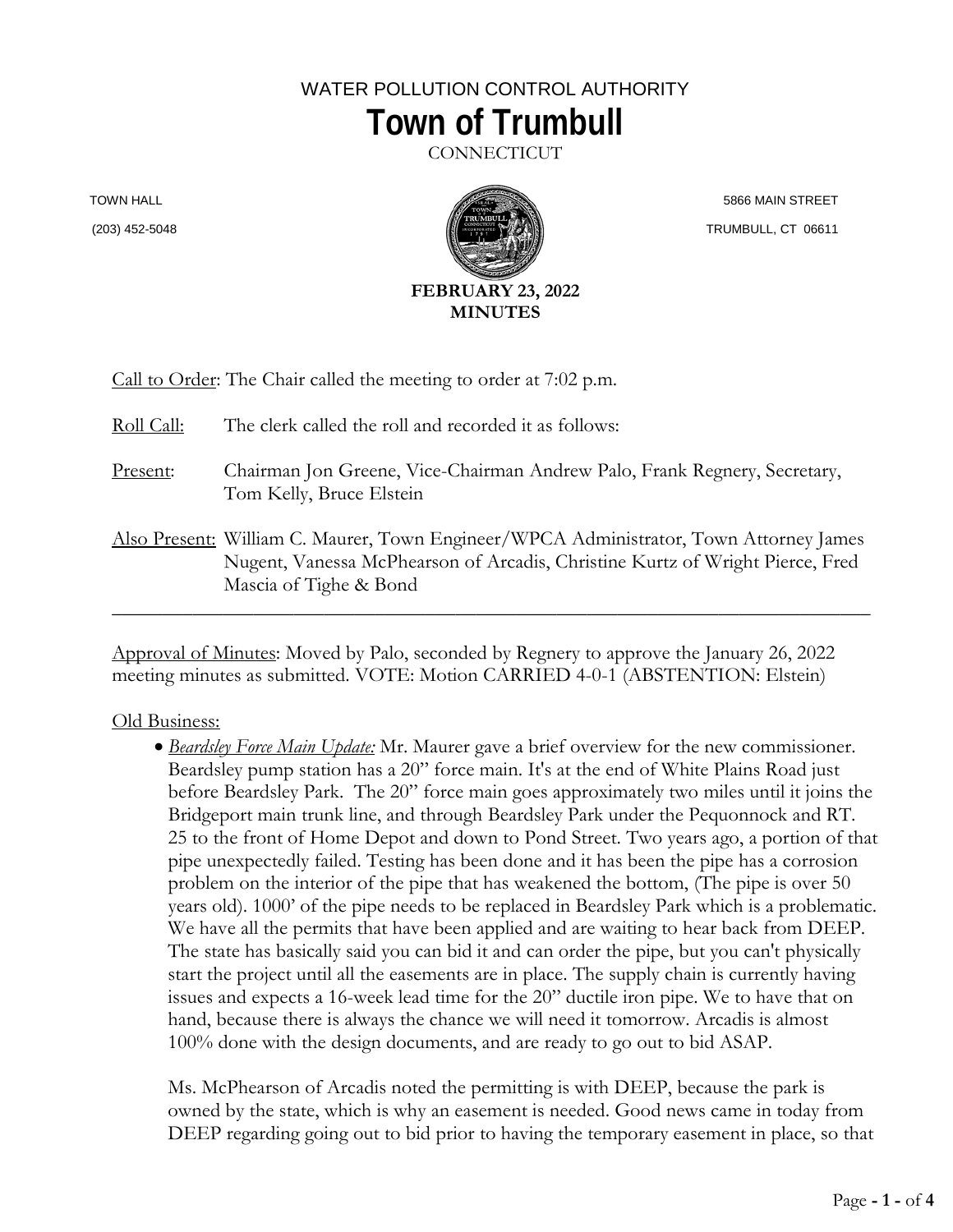a contractor can be brought on board and get the material ordered, which they seem to be open to. The temporary easement can proceed parallel with the bidding and award process. The temporary easement would be for the extent of work that is proposed in the park, which is essentially from where the walking trail ends, through the town line into the city line from the pump station, all the way to where the ball fields are, to where the force main crosses under the river. Even though it's not formally a permanent easement, and because the state has acknowledged that the pipe has always been there, it is a bit of a formality. To get the easement for the replacement work is a two-step process:

- 1. A temporary easement for the construction phase is needed and;
- 2. To apply for permanent easement for the section of pipe that's been replaced, (with an as-built survey from the contractor).

There is no easement for the existing pipe. Attorney Nugent confirmed a temporary construction easement is very typical, and hopefully a permanent easement through the park for the pipe will be granted. It may be that the town never had any type of formal written easement on the land record from 50 year ago.

The Chair clarified the reason this is important is because the Beardsley Pump Station was just rebuilt at a significant expense and the line is basically that side of the town's gateway to Bridgeport's treatment center. Commissioner Elstein noted the law has different categories of easements and one is an Easement by Necessity and has never heard of an Easement by Necessity more compelling than this.

It was confirmed the commission authorized the purchase of the pipe already, but the final plans need to be put into bid documents. Mr. Maurer was hesitant about purchasing the pipe without having a contractor. The contractor could say the town supplied the material. It will be a neater package, less complicated and easier to have the contractor order the material. Attorney Nugent noted at one point it was heard the permitting could take a year, if it is still a year there is no hurry for the pipe, but if there is a possibility of the summer or fall then we would want to buy the pipe soon.

Mr. Maurer clarified for the commission currently there is no easement of any type in place. Ms. McPhearson noted the permanent easement which could take a year. DEEP has been very accommodating and is willing to work to expedite the temporary easement which will be months away and is in line with the bid schedule, getting the contactor on board and having the contractor order the material, with the understanding not to mobilize or break ground until the temporary easement is in place.

Ms. McPhearson explained she and Mr. Maurer have been discussing coordination with the City of Bridgeport. Those conversations are to have the city understand how we can do the project that needs to be done, but also be sensitive to residents by not impacting usage of the park during the peak season to the extent that can be avoided. Those conversations are in process to make sure any of the restrictions that would be on the contractor for maintaining traffic flow through the park or anything like that would be in place before the project is bid. Mr. Maurer explained they are looking at May before the bid results are in and the award process is started. There were concerns over the trees and going through the ball field so they will be going into the road parallel to the pipe to limit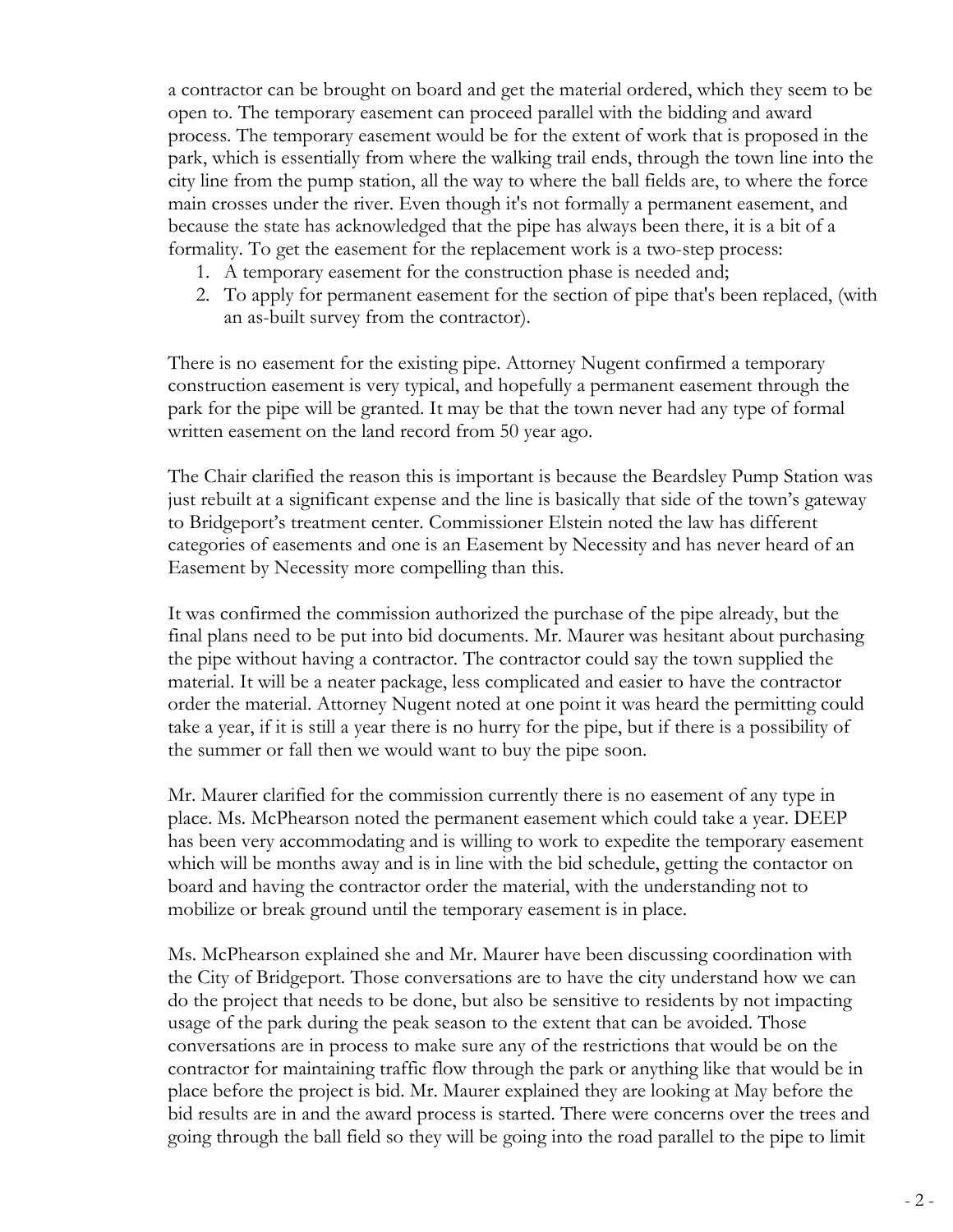the impact to the trees and the use of the ball fields. They will be working in the area of where you get off RT. 25 going to RT. 8, just past the Trumbull line into Bridgeport and are eight past the first ball field's parking lot. Bridgeport just finished the walking path there. They will need to talk to Bridgeport when the temporary easement is received to see how to work with their park usage schedule. The project will take 6-8 weeks. Bridgeport doesn't own the park but they do maintain the park and schedule it. It was confirmed if they were to award the project in May or June there is a 16-week lead time for materials which will put the project at early fall, a tight schedule. Attorney Nugent stated he would prefer to order the pipe earlier, but would defer to the engineers. Ms. McPhearson stated since DEEP is allowing them to proceed on a parallel track with getting the temporary easement, it does streamline things to have the contractor who is installing the pipe to procure it as well. Commissioner Regnery suggested a purchase order with an assignment clause. Mr. Maurer agreed it could be done either way especially in today's marker with supply chain issues. When they get the 100% drawings they will look at that.

- *Old Town and Reservoir Avenue Pump Stations Update:* The structures are built, and have the pipes and valves now. But are waiting for the control panels which won't be here until the end of May. We don't want to go on bypass and wait for a piece to come in that we don't know when it's going to be. Bypassing is too expensive. If they get the panel in May, it wouldn't be complete until October. Ms. McPhearson stated they are looking into whether there are options for temporary control systems. They do not have a firm date for the delivery of the standby generators, these are critical to the station as well.
- *Contract 5 Update:* Fred Mascia of T&B was present and explained at the last meeting it was said the plans would be about 90% complete by the end of this month, it will be another two weeks. Cost estimates have been provided.

An easement is not required, but there is an acquisition for surplus state land at the intersection of Juniper Ridge Road and Juniper Circle. This is a location selected for the project's pump station. The DOT will grant property to the town. There is a contingency to drill test borings first to make sure they can build a pump station. There's going to be earthwork involved where Juniper Ridge Road and Huntington Turnpike crosses under RT. 8 against the embankment of RT 8. This is about 20 feet higher than Juniper Ridge. The state will grant the property to the town for the pump station once we let them know that is where they will build the pump station. DOT will handle the entire transfer of property to town, the town attorney will only have to review the final documents. DOT will prepare the surveys, and all the paperwork to transfer the property.

There was a public informational meeting held for this potential project, but it wasn't a full public hearing. Attorney Nugent clarified this project is referred to as Contract 5 but there has not been a final decision to proceed with sewers in the area. Mr. Mascia added that the area has been referred to as South Nichols and is a mixture of ¼ acre lots to 1 and 2-acre lots, approximately 360-370 properties. Several years ago it was determined that it would be better to break Contract 5 into four smaller areas, the contract being planned now is the Beardsley Parkway and Huntington Turnpike area, mostly the smaller lots, approximately 180 homes. 2/3 will need to go through a pump station which will be at Juniper Ridge, and would pump to Beardsley Parkway and eventually to White Plains